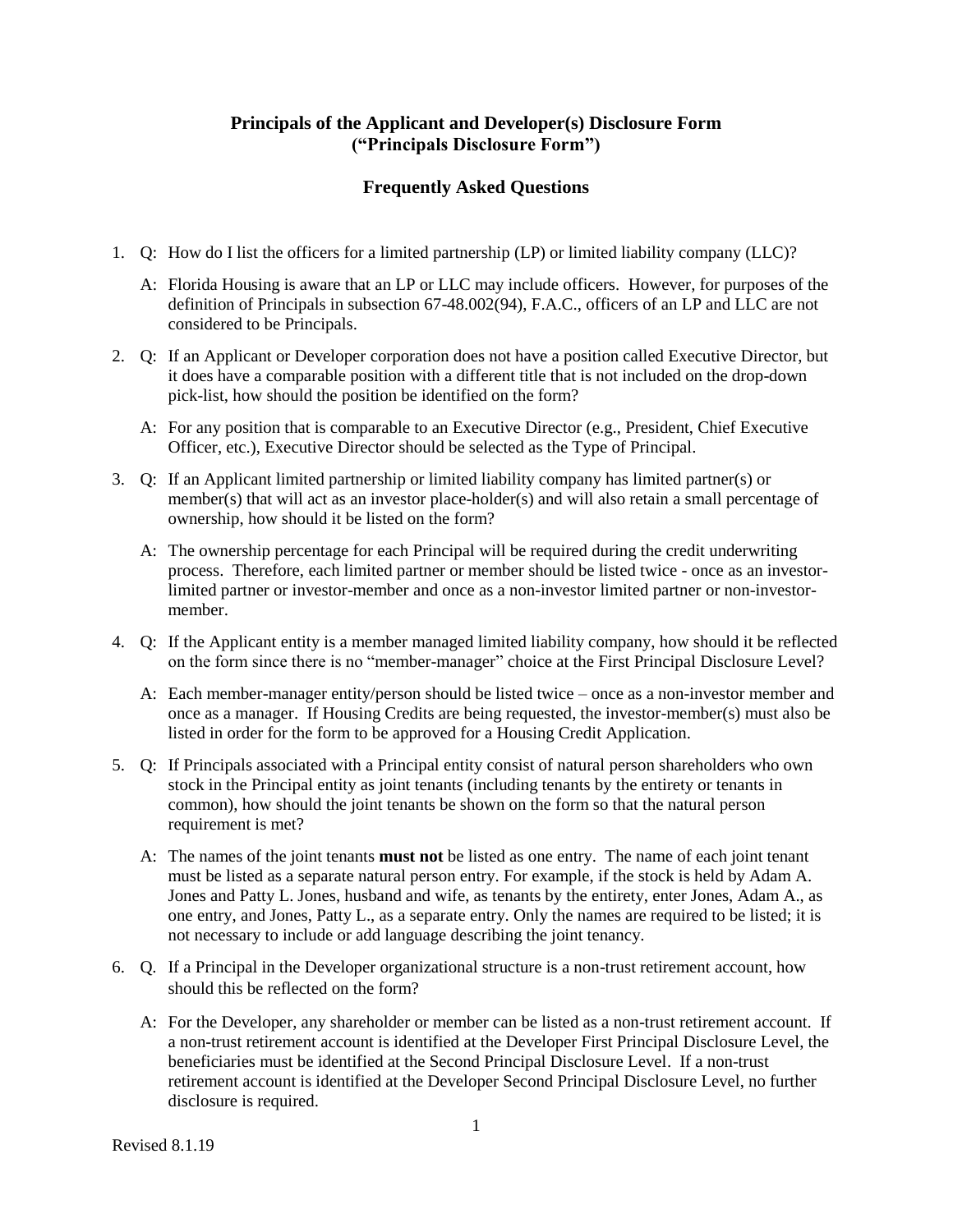- 7. Q: When a Principals Disclosure Form is approved through the Advance Review Process, what do the approval stamps "Approved for Housing Credit Application" and "Approved for Non-Housing Credit Application" mean?
	- A: The stamp "Approved for Housing Credit Application" means that the Principals Disclosure Form meets the Applicant Principals requirements for any combination of FHFC funding that includes Housing Credit funding and the stamp "Approved for Non-Housing Credit Application" means that the Principals Disclosure form meets the Applicant Principals requirements for funding that does not include Housing Credits (i.e., SAIL only or HOME only).

If a proposed Development will include Housing Credits as a source of financing, investor limited partner(s) or investor-member(s) must be included in the organizational structure of the Applicant entity and must be disclosed at the First Principal Disclosure Level. This requirement includes Competitive Housing Credits (9% and, if applicable 4%) and Non-Competitive Housing Credits (4% to be used with Tax-Exempt Bonds). When a Principals Disclosure Form that includes investor(s) at the First Principal Disclosure Level is approved through the Advance Review Process, the Form will be stamped "Approved for Housing Credit Application".

When a Principals Disclosure Form that does not include investor(s) at the First Principal Disclosure Level is approved through the Advance Review Process, the Form will be stamped "Approved for Non-Housing Credit Application" and the Form will be acceptable **only** for a RFA submission that does not include Housing Credits.

Any Principals Disclosure Form submittal that has not been approved through the Advance Review Process (i) must include investor-limited partner(s) or investor-member(s) in the organizational structure of the Applicant entity and such investor(s) must be disclosed at the First Principal Disclosure Level if the funding includes Housing Credits (Competitive or Non-Competitive) or (ii) must not include investor-limited partner(s) or investor-member(s) in the organizational structure of the Applicant entity if the funding does not include Housing Credits.

- 8. Q: If a Developer entity has multiple officers that need to be disclosed at the Second Principal Disclosure Level, but there are not enough rows to accommodate all of the entries, what should the Applicant do?
	- A: For any Developer disclosures at the Second Principal Disclosure Level that require more than the 60 rows provided on the form, the Applicant should (i) list as many as believed necessary in the rows provided, (ii) include a note within the "Enter Name of Second Level Principal" column advising that another set of Developer disclosure levels is necessary and is continued at the next Developer disclosure level, (iii) at the second set of Developer disclosure levels, enter the same Developer name as provided in the initial set of Developer disclosure levels with a "continued" notation, and then, at the second set of Developer disclosure levels, complete the First Disclosure Level in its entirety again, and (iv) enter the remaining Principals not already disclosed in the initial set of Developer disclosure levels.
- 9. Q: When disclosing the beneficiaries of a Trust, must only beneficiaries of a majority age be disclosed? Does the Rule allow for beneficiaries of non-majority age?
	- A: There may be beneficiaries of non-majority age. However, only beneficiaries that are of majority age (18 years of age or older) as of the Application Deadline must be disclosed on the Principals Disclosure Form.